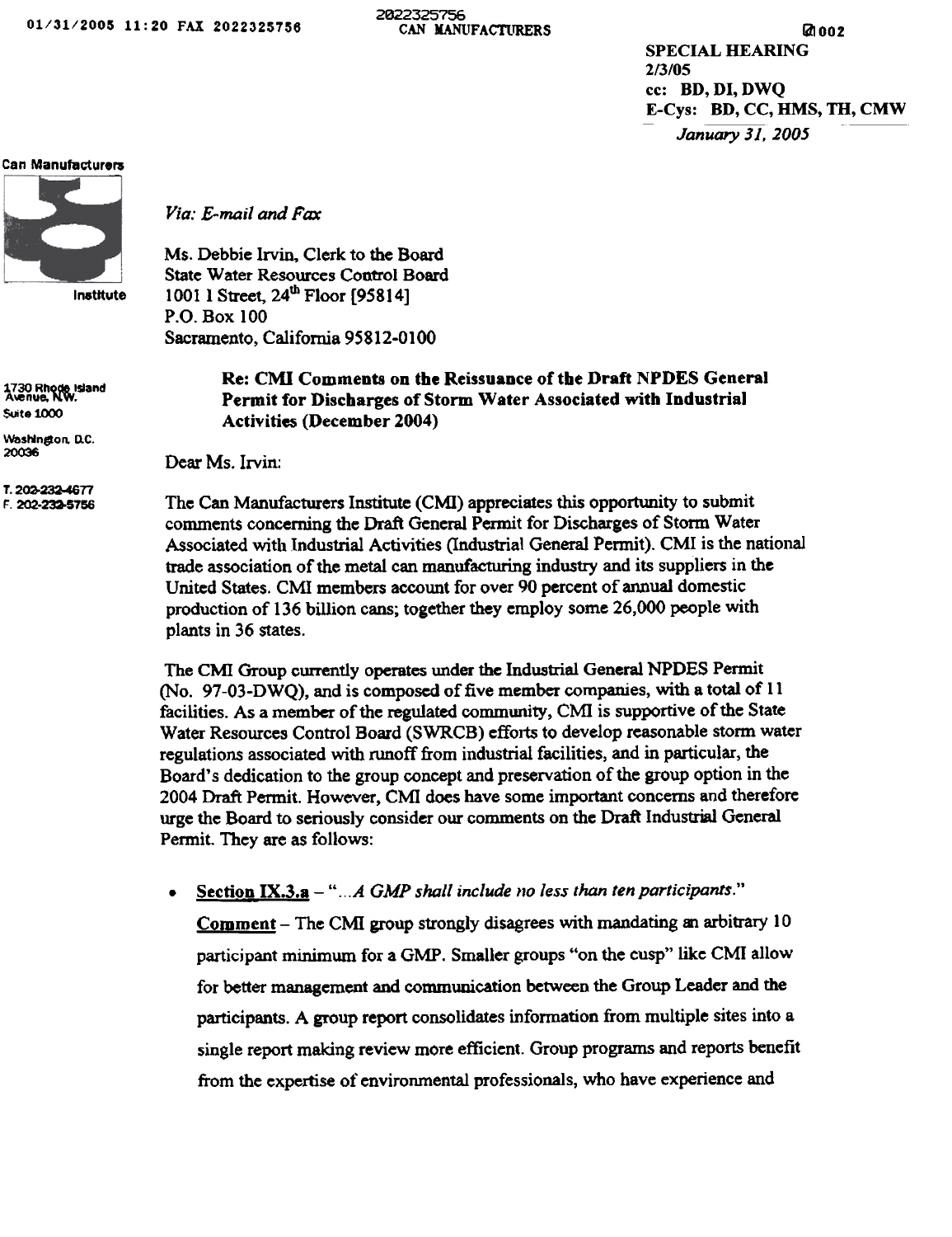skills, which would not be expected of individual facility managers or operators. Also, we recommend there should be language included in this section stating that once a group has been fonned, it cannot be tenninated if the group falls below the minimwn nwnber of participants during the five year permit term. **Section VIII.4.f.ii** – "When analytical results exceed the USEPA benchmark values in Table VIII.2 dischargers shall comply with the following requirements:...ii. Collect and analyze samples in accordance with Section VIII.5. c from at least the next two consecutive qualifying storm events. This applies to all dischargers including participants in a group monitoring plan. Dischargers shall continue sample collection and analysis until two consecutive samples result in no further exceedances of the USEPA benchmarks."

Comment - This language appears to use the benchmark values as numerical limits, instead of guidelines for reviewing BMPs. Also, grab samples are not always truly representative of runoff from industrial activities at the site. Due to the nature of storm water discharges, collecting representative samples requires technical expertise that beyond what a facility operator should be expected to posses and the cost to hire an outside expert to collect representative samples is beyond the reach of most facilities. In many cases, collecting truly representative samples will require major modifications to onsite drainage systems. Most importantly, the Board bas not shown that such an approach has any enviromnental benefits or that industrial storm water discharges above benchmark values are impacting water quality or causing state waters from meeting designated uses.

## . Table VIII.2 - Parameter Benchmark Values, Test Methods. Detection Limits, and Reporting Units.

Comment - It is the belief of the CMI Group that the benchmark values and detection limits appear to be arbitrary and overly stringent. There is no discussion in the permit pertaining to the methodology used to develop the benchmark values and detection limits. The CMI Group is concerned that the proposed Draft Permit expands the use of benchmarks as a catalyst for

2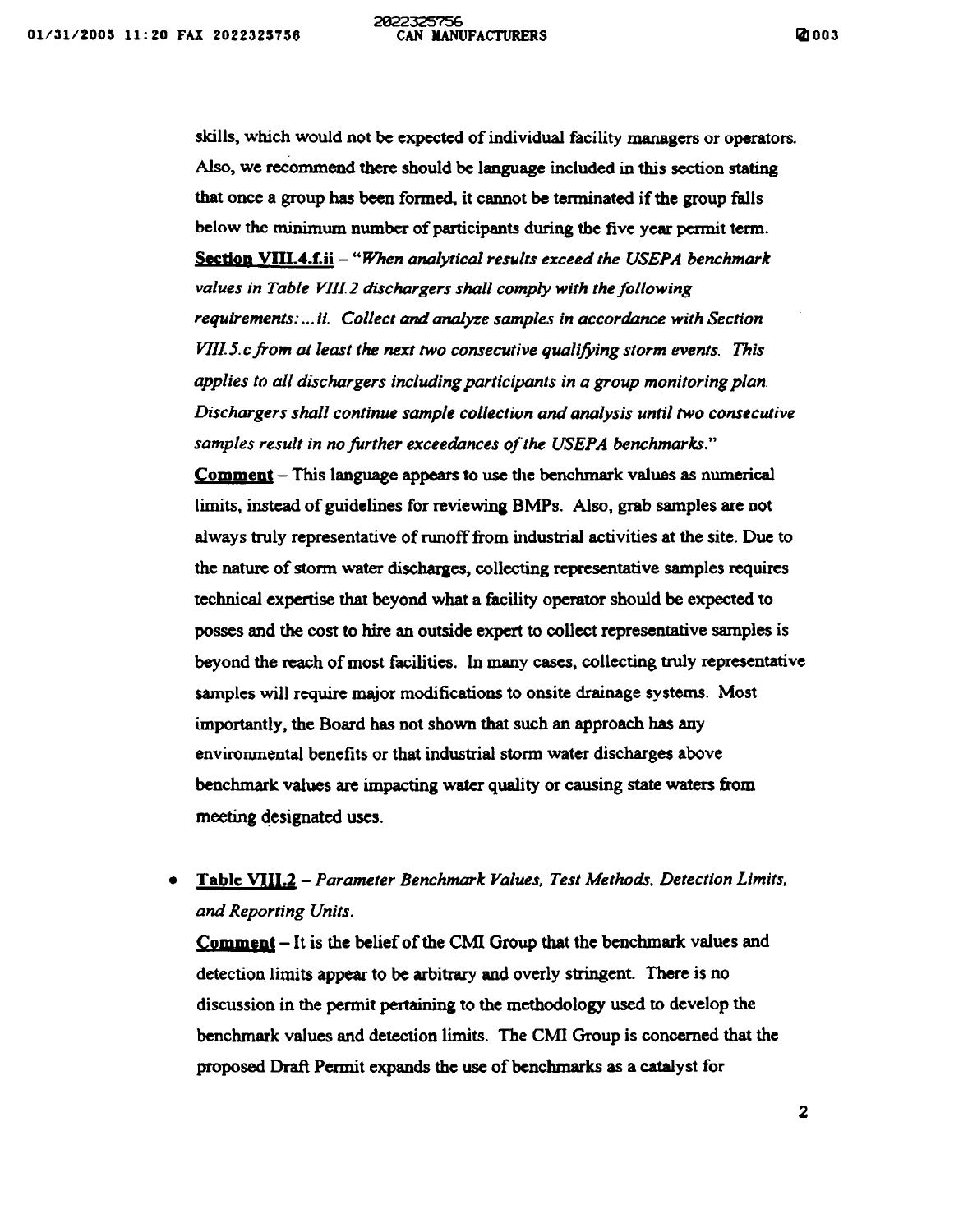enforcement rather than as an analytical tool for the indication of the presence of' pollutants in the storm water. A BMP weighted approach, with benchmark values used as guidance, should be used instead. This approach is consistent with USEPA's approach for storm water discharges, especially given the difficulty in establishing appropriate numeric limitations, the difficulty and costs associated with collecting and assessing analytical storm water discharge samples. and the technical challenges associated with treating storm water.

Because of the uncertainty associated with an eftluent limitations approach, the California Industrial General Permit should not serve as a national test case for such an approach, but instead the Board should work with EPA Region 9 to study the feasibility of such an approach in the future.

Section IX.2.c.v (4) through (6) - "(4) Within 15 days of a Group Leader inspection, the Group Leader shall prepare and transmit an inspection report to the Participant that includes any recommended corrective actions necessary for the Participant to achieve General Permit compliance, and a proposed corrective actions implementation schedule. ... (5) Within 30 days of a Group Leader inspection, the Group Leader shall provide the appropriate RWQCB a copy of the Group Leader inspection report signed by the Participant. ... (6) Within ninety days of a Group Leader inspection, Group Leaders shall provide the appropriate Regional Water Board a copy of the Participant's signed compliance response checklist identifying the status of all deficiencies, corrective actions. and additional BMPs recommended in the Group Leader inspection report." Comment - The CMI group disagrees with automatically filing inspection reports to the Regional Boards. Group Participants should have the opportunity to correct problems identified by the Group Leader prior to submitting annual reports to the SWRCB and RWQCBs. By automatically filing inspection reports. it forces the Group Leader to police the Group instead of helping or consulting the Group. The proposed Draft Permit forces the Group Leader to conduct inspections on behalf of the Board at the Group's expense.

3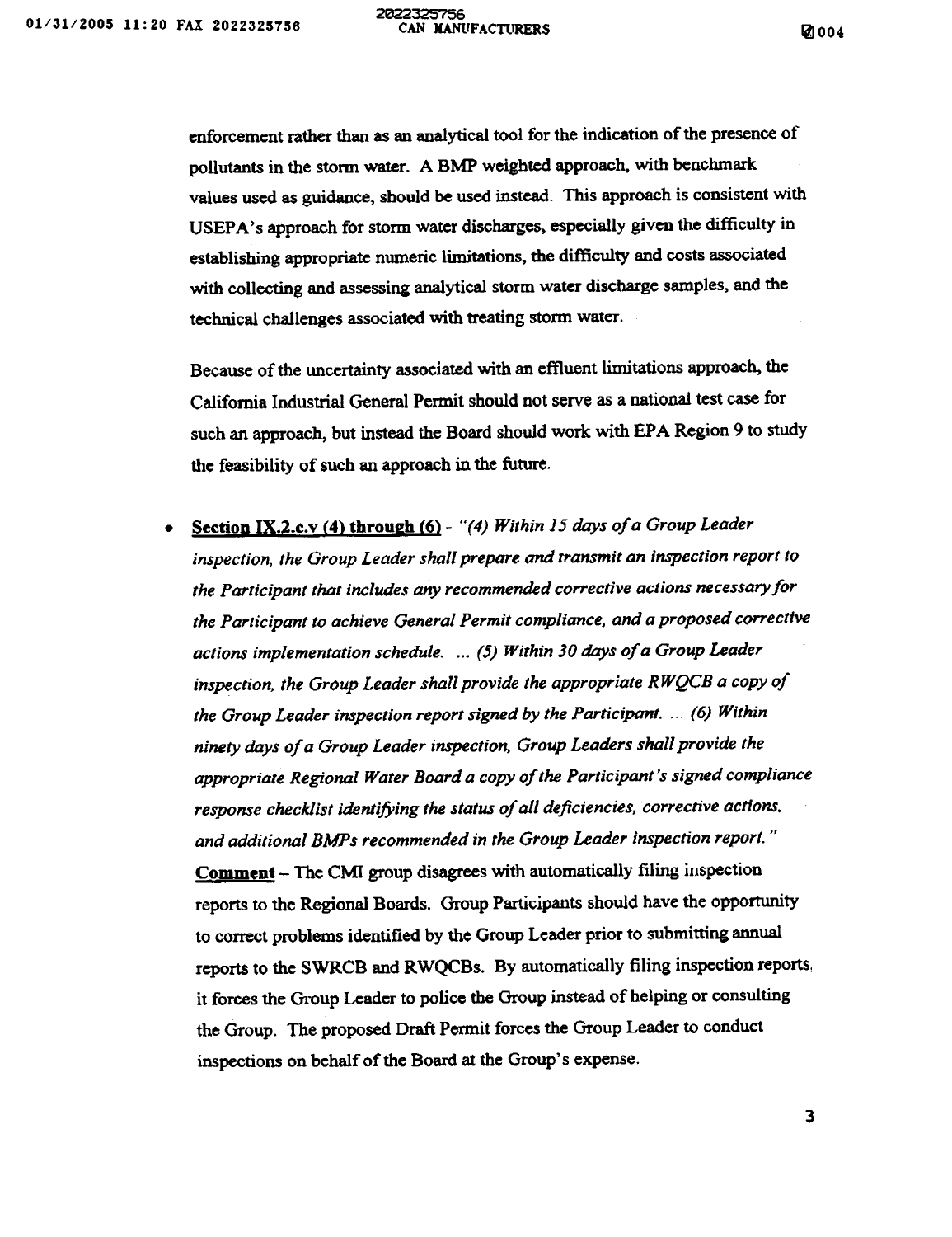2022325756<br>CAN MANUFACTURERS

**2005** 

The CMI group supports the group concept as a way to more efficiently manage stormwater issues. Although the sampling frequencies are reduced for group members, we believe inspections and assistance from the group leader better promotes best management practices and is more useful than sampling alone. Therefore, we strongly disagree with requiring group leaders to report suggested corrective actions to the agency because this discourages members from contacting the group leader for assistance. Any self reporting should be perfonned by the individual facility and enforcement should be managed by the agency. Inclusion of the draft permit language would discourage most facilities from participating in a group.

. Section VIII.6.a &  $b$  – "One-Time Pollutant Scan (a.) In addition to the analysis required in Section VIII.5.c, dischargers shall each analyze at least one sample collected from the first storm event during the 2008-2009 compliance year for the parameters described in Subsection 7.b (6.b.] below. Dischargers shall submit the analytical results with their Annual Report. (b.) The sample identified in Subsection 7.a [6.a.]above shall be analyzed for the following additional parameters: Chemical Oxygen Demand, Copper, Zinc, Lead. Aluminum, Iron, Magnesium, Arsenic. Cadmium, Nickel. Mercury, Selenium, Silver, and semi volatile organics as described in SM 5210B (See Table VIII.2.)." Comment - The data received from the one-time pollutant scan would not be from a controlled environment, which may make the analytical results statistically invalid. A State run, statistically valid, controlled sampling and analysis plan could be developed and implemented to collect usable data from a variety of collection points and storm events.

The results of the sampling could then be used to determine guidelines for each specific type of industry.

Section VII .1.b  $-$  "...shall implement any necessary revisions to their SWPPP no later than [the adoption date]." .

Comment - According to the current language of the Draft permit, it appears that the revisions will need to be in place on the adoption date. A provision of at least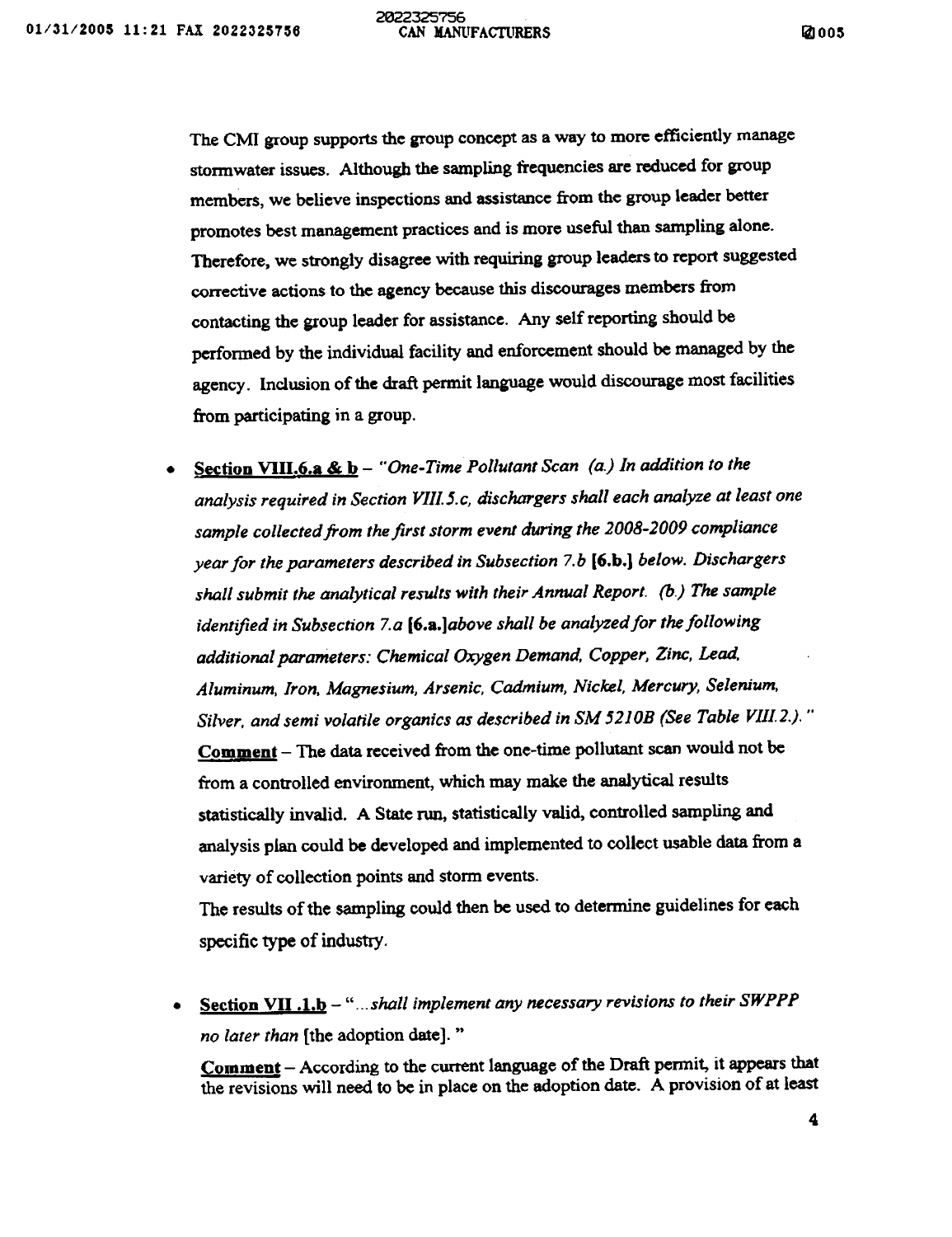sjx months will be needed by most group members to revise and update their SWPPP if the Draft Permit is adopted.

• Section VII .6. $c -$  "Describe all industrial activities that generate dust or particulate pollutants that may be deposited within the facility's boundaries." Comment - It is not clear whether this language is meant to include particulate matter from internal combustion and or natural gas. Also, it would be difficult to determine if dust was being deposited within the facilities boundaries without extensive sampling and testing. The word visible should be inserted between "generate" and "dust" in the Draft Permit.

**Section VIII .3.e** - Prior to completing each monthly visual observation<br>required in Subsection 4.a, dischargers shall record any storm events that occurred during operating hours that did not produce a discharge. Comment - The language in the Draft Permit should be changed to "did not produce a discharge in sufficient quantity or duration to collect a sample."

- Section IX.2.c.xi "Group Leaders shall provide GMPs, Evaluation Reports, quarterly updates, etc. via electronic mail, floppy disk, or CD-ROM," Comment – CMI disagrees with the requirement to file electronically since the state has not provided a submission format. the computer software to do so, and the means to transfer the required certifications/signatures electronically.
- Section  $IX.1.b "...Participants shall collect and analyze samples from a$ minimum of two qualifying storm events during the five-year term of the General Permit, in accordance with the GMP sampling schedule described in Subsection IX.2.c.vi," and Section IX.2.c.vi (1) - "Existing participants shall be scheduled to collect samples from two storm events within the first four reporting years of the General Permit, and in non-consecutive years. No less than half of the participants shall collect and analyze a sample the first reporting year." Comment - Section IX.1.b appears to contradict Section IX.2.c.vi (1). If the participants are required to sample twice in the first four years of the five-year term of the General Permit, that implies that none of the facilities would have to sample during the fifth year of the General Permit term. Please clarify the sampling schedule.